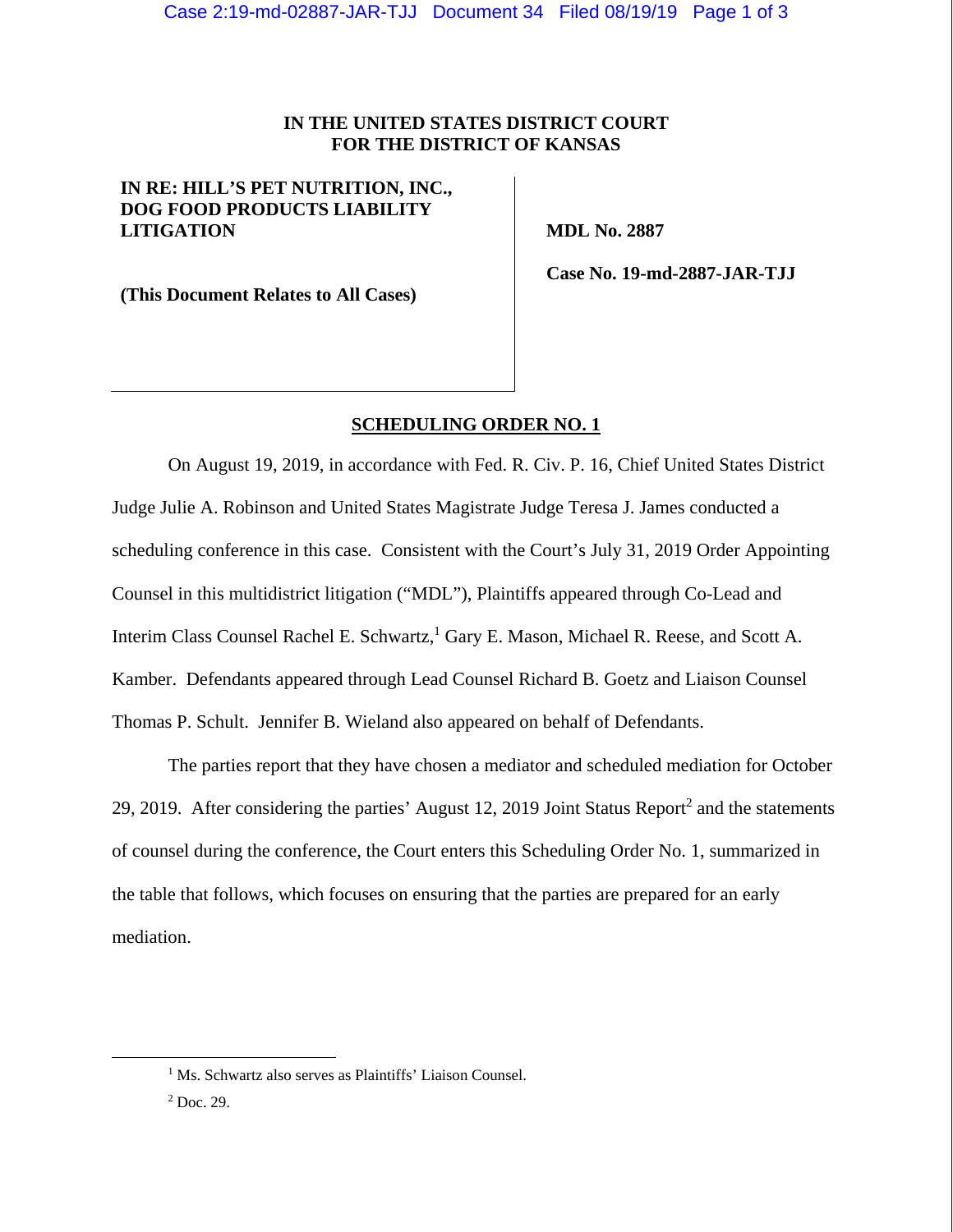| <b>MDL No. 2887</b><br>In re: Hill's Pet Nutrition, Inc., Dog Food Products Liability Litigation<br><b>Summary of Deadlines and Settings</b> |                                        |
|----------------------------------------------------------------------------------------------------------------------------------------------|----------------------------------------|
| Event                                                                                                                                        | Deadline/Setting                       |
| Parties to submit to the Court a joint<br>proposed ESI Order or competing<br>proposals for an ESI Order                                      | <b>September 16, 2019</b>              |
| Parties to submit to the Court a joint<br>proposed Preservation Order or<br>competing proposals for a<br><b>Preservation Order</b>           | <b>September 16, 2019</b>              |
| Parties to file a joint status report<br>regarding the need for the September<br>26, 2019 status conference and topics<br>for discussion     | <b>September 23, 2019</b>              |
| Status conference                                                                                                                            | <b>September 26, 2019</b><br>9:00 a.m. |
| Plaintiffs to provide draft<br>Consolidated Complaint(s) to<br>Defendants                                                                    | <b>October 4, 2019</b>                 |
| Parties to file a joint status report<br>regarding mediation and further<br>proposed scheduling order dates, as<br>applicable                | <b>November 8, 2019</b>                |

The parties have already submitted, and the Court has entered, an agreed Protective Order.<sup>3</sup> If the parties agree concerning the scope and form of  $(1)$  a protocol for discovery of electronically stored information ("ESI"), and (2) a document preservation order, they shall jointly submit proposed orders by September 16, 2019.<sup>4</sup> If the parties disagree concerning the

 $\frac{1}{3}$  $3$  Doc. 32.

<sup>&</sup>lt;sup>4</sup> As discussed at the August 19, 2019 scheduling conference, the Court urges the parties to endeavor to submit their proposed ESI and preservation orders by the end of August, or as soon thereafter as possible.